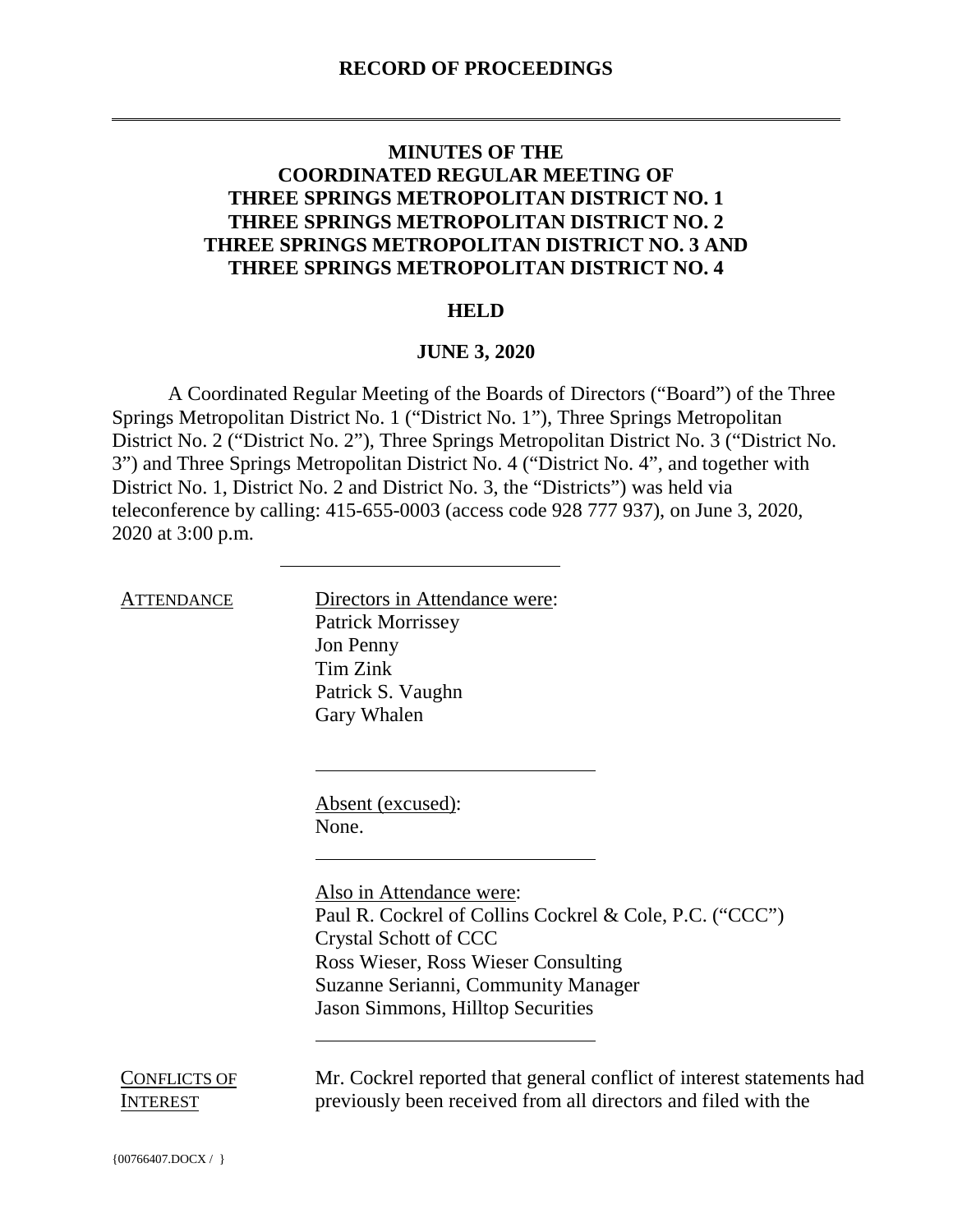Secretary of State more than 72 hours in advance of the meeting, disclosing potential conflicts of interest as follows.

Chairman Morrissey, is the President and COO of and employed by GF Properties Group, LLC ("GFP"), a Colorado limited liability company, which is affiliated with GRVP, LLC ("GRVP"), a Colorado limited liability company, which is the owner and master developer of all or a significant share of the developable real property within each of the Districts. Additionally, he is an authorized representative of Tierra Group, LLC ("Tierra"), which is the sole member of (i) GRVP and (ii) Tierra Vision Homes, LLC, Tierra Custom Homes, LLC, GFP Mercado, LLC, Confluence Durango, LLC and GFP 3S Apartments, LLC, related entities which own or will own and improve properties within the Districts. GFP, GRVP and Tierra (the "Companies") are each indirectly owned by the Southern Ute Indian Tribe (the "Tribe"). The Tribe is the sole member of GFMC, LLC ("GFMC"), which is the manager of each of the Companies. He is regularly authorized by GFMC to carry out various management activities of the Companies. Although he is an officer, employee and agent of the Companies, he is not an owner or creditor of the Companies, GFMC or the Tribe, nor does he have any other substantial financial interest in the Companies, GFMC or the Tribe.

Director Vaughn is the Operating Director – Non-Energy and an employee of the Southern Ute Indian Tribe Growth Fund, a division of the Tribe. The Tribe is the sole owner of GFP, which is affiliated with GRVP, a Colorado limited liability company, which is the owner and master developer of all or a significant share of the developable real property within the District. Additionally, he is an authorized representative of Tierra, which is the sole member of (i) GRVP and (ii) Tierra Vision Homes, LLC, Tierra Custom Homes, LLC, GFP Mercado, LLC, Confluence Durango, LLC and GFP 3S Apartments, LLC, related entities which own or will own and improve properties within the District. GFP, GRVP and Tierra are each directly or indirectly owned by the Tribe. The Tribe is the sole member of GFMC, which is the manager of each of the Companies. He is an authorized representative of GFMC for various business purposes. Although he is an officer, employee and agent of the Companies, he is not an owner or creditor of the Companies, GFMC or the Tribe, nor does he have any other substantial financial interest in the Companies, GFMC or the Tribe.

Director Penny is employed by GFP. Additionally, he is an authorized representative of Tierra, which is the sole member of (i) GRVP and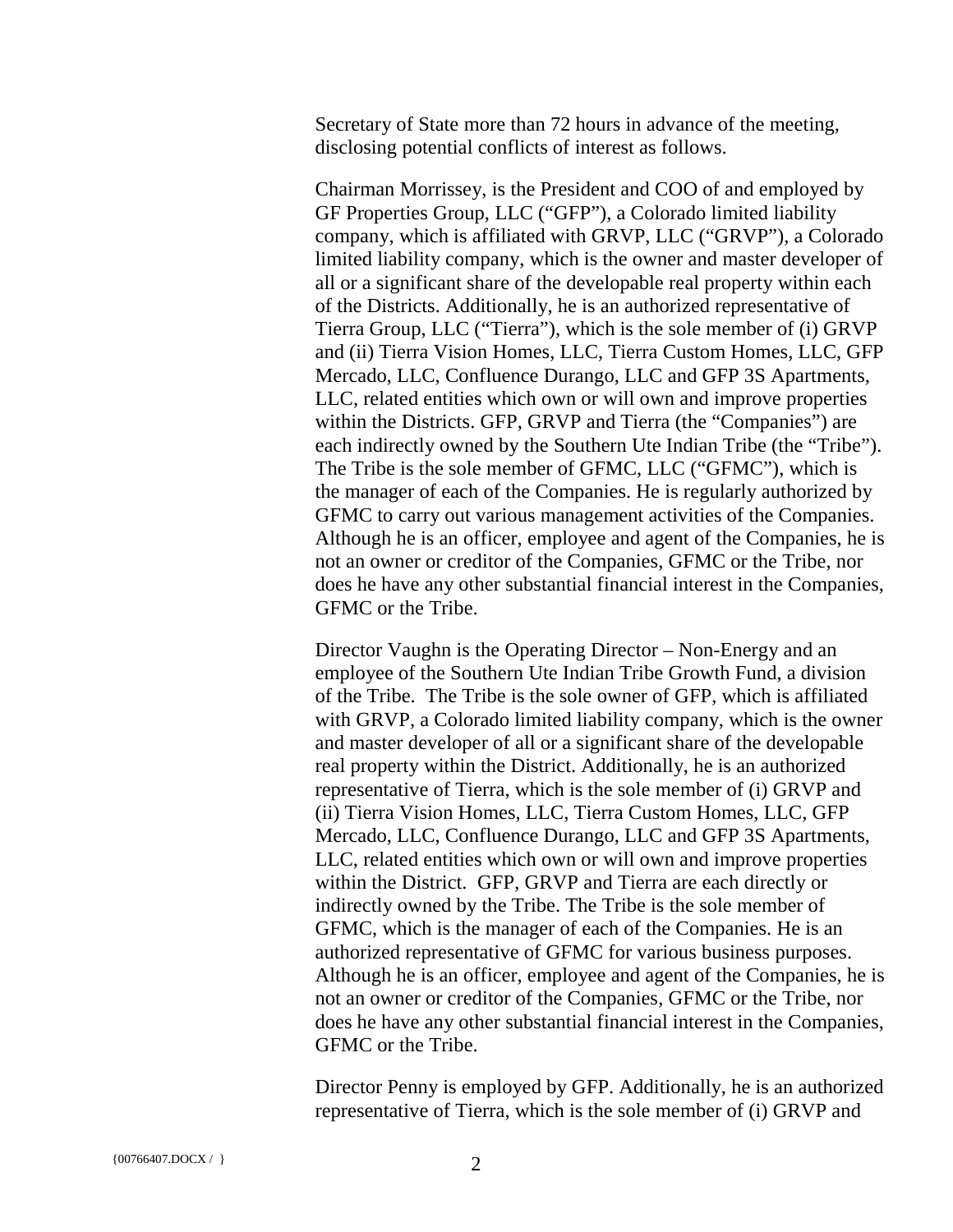(ii) Tierra Vision Homes, LLC, Tierra Custom Homes, LLC, GFP Mercado, LLC, Confluence Durango, LLC and GFP 3S Apartments, LLC, related entities which own or will own and improve properties within the District. GFP, GRVP and Tierra are each directly or indirectly owned by the Tribe. The Tribe is the sole member of GFMC, which is the manager of each of the Companies. He is regularly authorized by GFMC to carry out various management activities of the Companies. Although he is an officer, employee and agent of the Companies, he is not an owner or creditor of the Companies, GFMC or the Tribe, nor does he have any other substantial financial interest in the Companies, GFMC or the Tribe.

Director Zink is also employed by GFP. Additionally, he is an authorized representative of Tierra, which is the sole member of (i) GRVP and (ii) Tierra Vision Homes, LLC, Tierra Custom Homes, LLC, GFP Mercado, LLC, Confluence Durango, LLC and GFP 3S Apartments, LLC, related entities which own or will own and improve properties within the District. GFP, GRVP and Tierra are each directly or indirectly owned by the Tribe. The Tribe is the sole member of GFMC, which is the manager of each of the Companies. He is regularly authorized by GFMC to carry out various management activities of the Companies. Although he is an officer, employee and agent of the Companies, he is not an owner or creditor of the Companies, GFMC or the Tribe, nor does he have any other substantial financial interest in the Companies, GFMC or the Tribe.

Director Whalen is also employed by GFP. Additionally, he is an authorized representative of Tierra, which is the sole member of (i) GRVP and (ii) Tierra Vision Homes, LLC, Tierra Custom Homes, LLC, GFP Mercado, LLC, Confluence Durango, LLC and GFP 3S Apartments, LLC, related entities which own or will own and improve properties within the District. GFP, GRVP and Tierra are each directly or indirectly owned by the Tribe. The Tribe is the sole member of GFMC, which is the manager of each of the Companies. He is regularly authorized by GFMC to carry out various management activities of the Companies. Although he is an officer, employee and agent of the Companies, he is not an owner or creditor of the Companies, GFMC or the Tribe, nor does he have any other substantial financial interest in the Companies, GFMC or the Tribe.

All Directors present stated that the participation of at least three of them in the meeting was necessary to obtain a quorum of the Board or otherwise enable the Board to act; that written disclosures of such potential conflicts of interest of each Director had been filed with the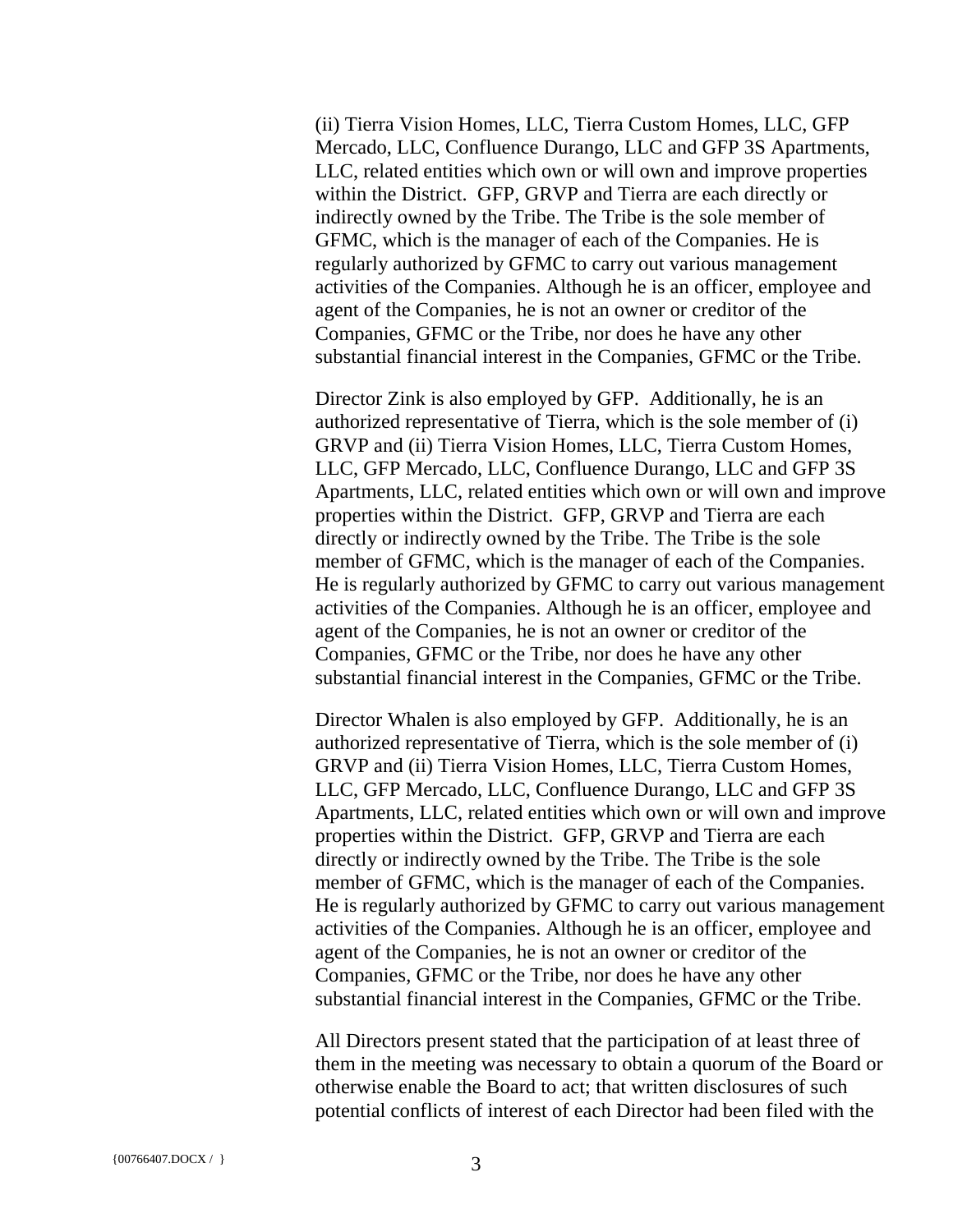|                                       | Board and the Secretary of State in accordance with statutory<br>requirements; and that the nature of each Director's private interests<br>related to their employment and/or officership positions with the<br>above-mentioned entities. After each Director had summarily stated<br>for the record the fact and nature of his private interests and had<br>further stated that the determination to participate in voting or take<br>any other action on any contract or other matter in which he may have<br>a private interest would be made in compliance with Section 24-18-<br>$201(1)(b)(V)$ , C.R.S., on an ad hoc basis, the Board turned their<br>attention to the agenda items. |
|---------------------------------------|---------------------------------------------------------------------------------------------------------------------------------------------------------------------------------------------------------------------------------------------------------------------------------------------------------------------------------------------------------------------------------------------------------------------------------------------------------------------------------------------------------------------------------------------------------------------------------------------------------------------------------------------------------------------------------------------|
|                                       | All Disclosure of Potential Conflict of Interest Statements previously<br>filed are deemed continuing for all purposes and are incorporated into<br>the record of the meeting.                                                                                                                                                                                                                                                                                                                                                                                                                                                                                                              |
| <b>MINUTES</b>                        | The Board reviewed the minutes of the April 21, 2020 Special<br>Meeting. After discussion and upon motion duly made by Director<br>Zink, seconded by Director Whalen and unanimously carried, the<br>minutes of the meeting were approved as revised.                                                                                                                                                                                                                                                                                                                                                                                                                                       |
| <b>MAY 5, 2020</b><br><b>ELECTION</b> | Mr. Cockrel advised the Board that at the elections were cancelled<br>and the Boards should confirm or re-elect officers. Director<br>Morrissey recommended the officers and positions should remain the<br>same. After discussion and upon motion duly made by Director Zink,<br>seconded by Director Penny and unanimously carried, the Boards<br>determined the officers of the Directors for the Districts will remain<br>the same.                                                                                                                                                                                                                                                     |
| PUBLIC COMMENT                        | None.                                                                                                                                                                                                                                                                                                                                                                                                                                                                                                                                                                                                                                                                                       |
| 2019 BUDGET<br><b>AMENDMENT</b>       | Chairman Morrissey opened the public hearing to consider an<br>amendment of the 2019 Budget for District No. 1, after noting that<br>notice of such hearing was published in accordance with statutory<br>requirements. Chairman Morrissey then closed the public hearing.<br>Ross Wieser presented the amended budget and reported the<br>amendment is necessary due to expenditures exceeding original<br>appropriations in the General Fund for District No. 1. After<br>discussion and upon motion duly made by Director Vaughn, seconded                                                                                                                                               |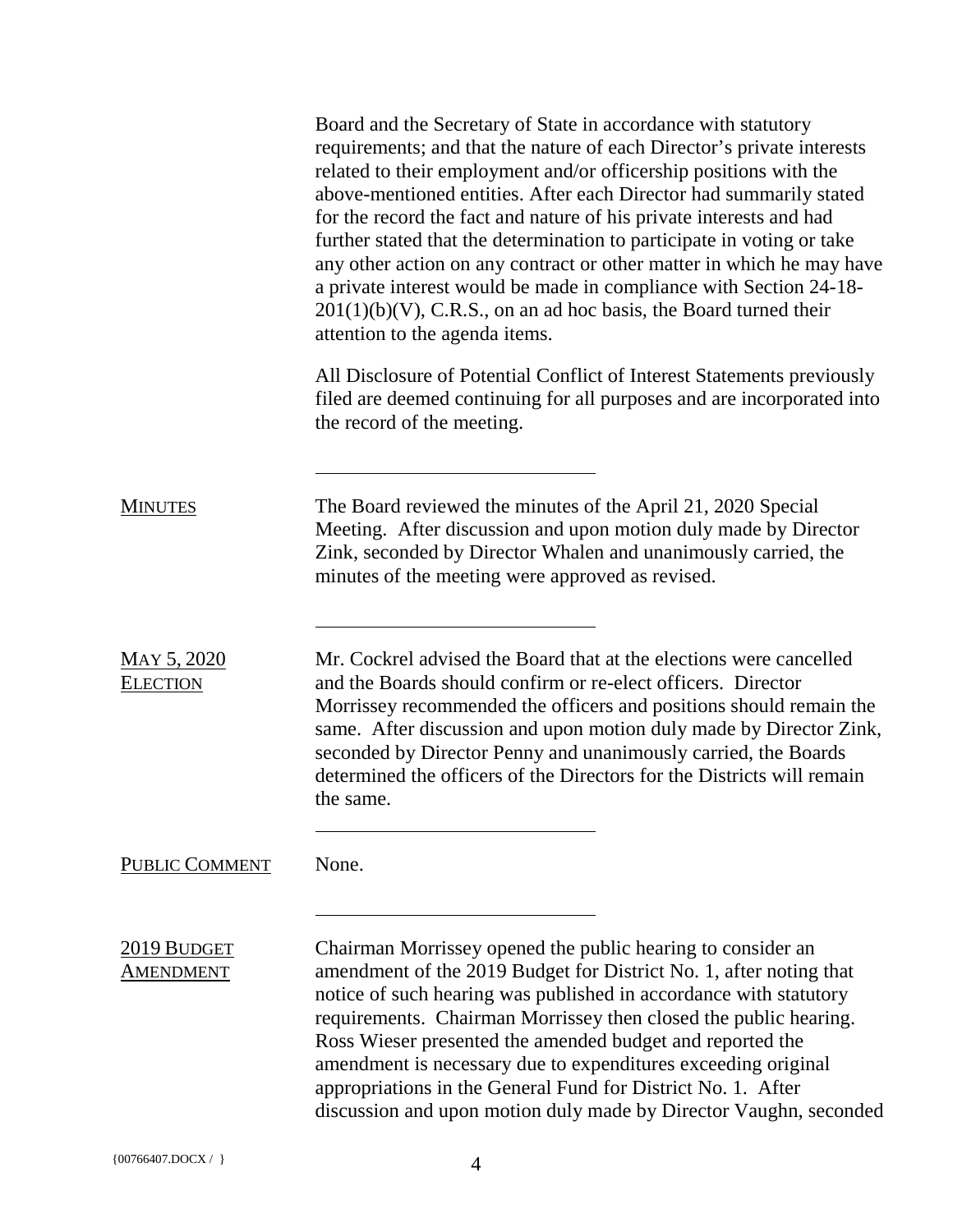by Director Whalen and unanimously carried, the Board adopted the Resolution to Amend 2019 Budget for District No. 1, a copy of which is attached hereto and incorporated herein by this reference. Collins, Cockrel & Cole will file the amendment document for District No. 1 with the Division of Local Government.

Chairman Morrissey then opened the public hearing to consider an amendment of the 2019 Budget for District No. 3, after noting that notice of such hearing was published in accordance with statutory requirements. Chairman Morrissey then closed the public hearing. Ross Wieser presented the amended budget and reported the amendment is necessary due to expenditures from utilities exceeding original appropriations in the General Fund for District No. 3. After discussion and upon motion duly made by Director Vaughn, seconded by Director Whalen and unanimously carried, the Board adopted the Resolution to Amend 2019 Budget for District No. 3, a copy of which is attached hereto and incorporated herein by this reference. Collins, Cockrel & Cole will also file the amendment document for District No. 3 with the Division of Local Government.

## **FINANCIAL** REPORT

Dan Brown presented the financial reports for each District and a summary of invoices totaling \$50,230.76 for ratification and payment, which summary is attached hereto and incorporated herein by this reference. After discussion and upon motion duly made by Director Zink, seconded by Director Penny and unanimously carried, the Board of District No. 3 ratified and approved disbursements and payment of all invoices totaling \$50,230.76 as set forth on the summary.

Ross Wieser then reviewed April 30, 2020 financials with the Board. After discussion and upon motion duly made by Director Vaughn, seconded by Director Whalen and unanimously carried, the Board accepted the financials as presented.

2019 AUDIT FOR **DISTRICT** NOS. 1 AND 3 Ross Wieser updated the Board on the 2019 Audit for District Nos. 1 and 3. He noted that the Audits were close to being completed. District No. 3 is waiting on partner review. Mr. Cockrel noted the Boards will need to have a special meeting to adopt the 2019 Audit for District Nos. 1 and 3.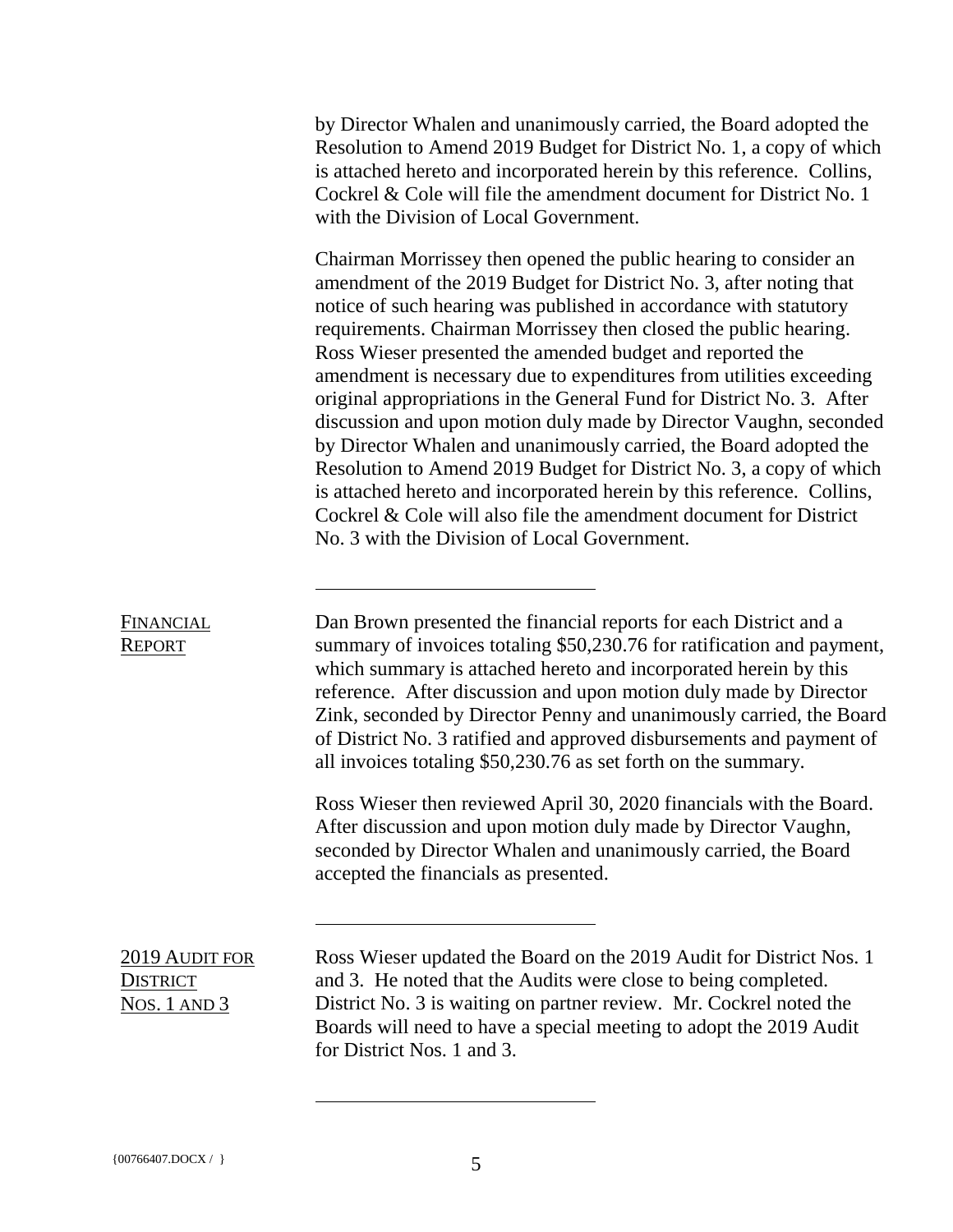| <b>STATUS OF BOND</b><br><b>ISSUANCE</b> | Jason Simmons discussed the status of the 2020 Bond issuance,<br>including market study, refunding options, filings with the City, and<br>related timelines.                                                                                                                                                                                                      |
|------------------------------------------|-------------------------------------------------------------------------------------------------------------------------------------------------------------------------------------------------------------------------------------------------------------------------------------------------------------------------------------------------------------------|
|                                          | Mr. Cockrel reviewed with the Board Hogan Lovells Engagement<br>Letter, including the changes to paragraph 7 regarding the COVID<br>contingency. After discussion and upon motion duly made by<br>Director Zink, seconded by Director Vaughn and unanimously<br>carried, the Board approved the Engagement Letter with Hogan<br>Lovells.                          |
| <b>DEVELOPMENT</b><br><b>REPORT</b>      | Jon Penny reported that there are no construction contracts or change<br>orders for the Board to review and approve at this time.                                                                                                                                                                                                                                 |
| <b>LEGAL REPORT</b>                      | Mr. Cockrel reported there are no current outstanding items other than<br>the bond update previously discussed.                                                                                                                                                                                                                                                   |
| <b>MEETING</b><br><b>ADJOURNED</b>       | The Board discussed the need for a possible Special meeting at the<br>end of June or the beginning of July for adoption of audits and bond<br>matters. There being no further business to come before the Board at<br>this time and upon motion duly made by Director Whalen, seconded<br>by Director Zink and unanimously carried, the meeting was<br>adjourned. |

Respectfully submitted,<br>Countal Schott

Crystal Schott, Secretary for the Meeting